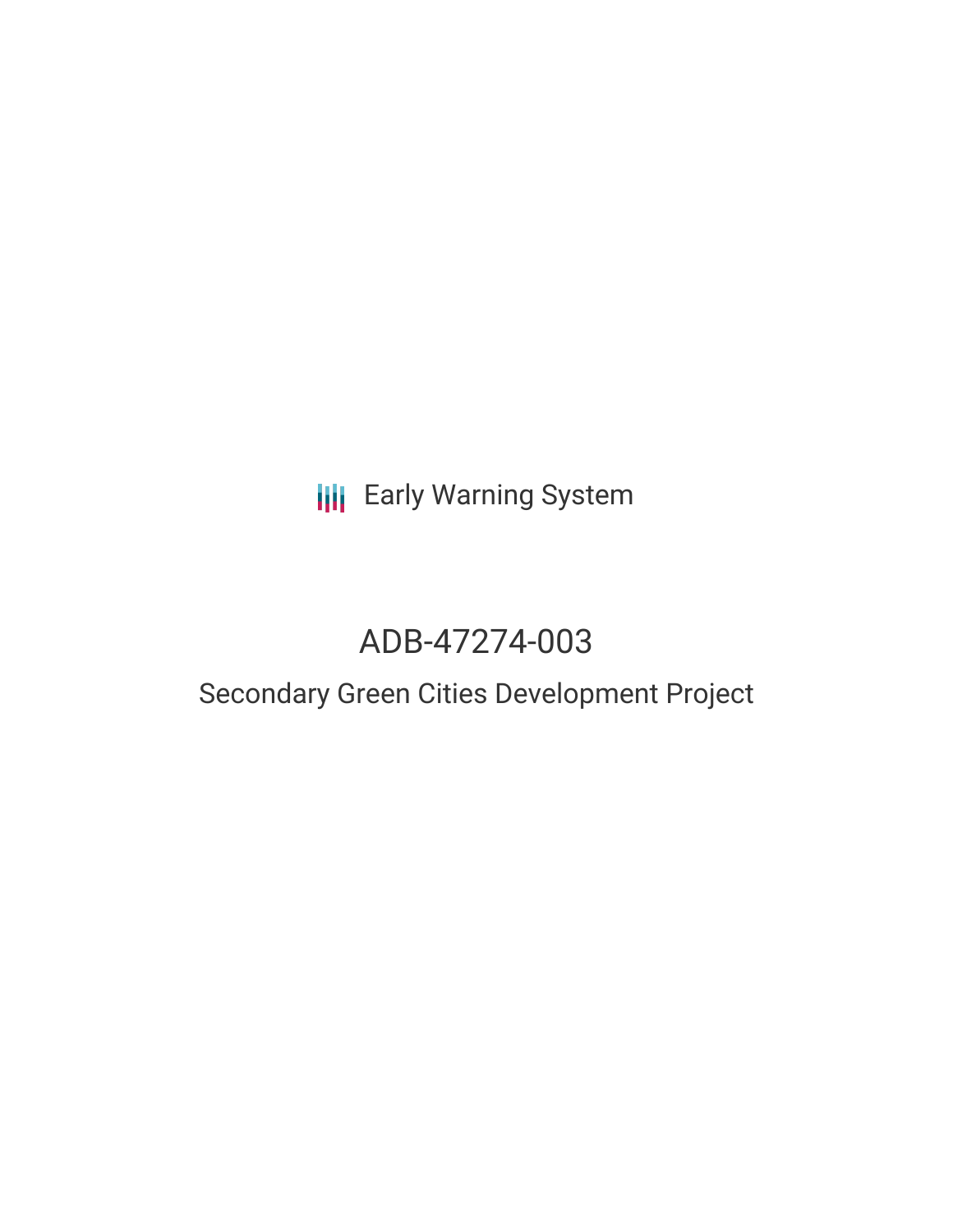

### **Quick Facts**

| <b>Countries</b>               | Vietnam                                                                                      |
|--------------------------------|----------------------------------------------------------------------------------------------|
| <b>Specific Location</b>       | Vinh Yen city -Vinh Yen province, Hue city-TTH province and Ha Giang city -Ha Giang province |
| <b>Financial Institutions</b>  | Asian Development Bank (ADB)                                                                 |
| <b>Status</b>                  | Approved                                                                                     |
| <b>Bank Risk Rating</b>        | Α                                                                                            |
| <b>Voting Date</b>             | 2017-10-31                                                                                   |
| <b>Borrower</b>                | Government of Vietnam                                                                        |
| <b>Sectors</b>                 | Energy, Infrastructure, Transport, Water and Sanitation                                      |
| <b>Investment Type(s)</b>      | Grant, Loan                                                                                  |
| <b>Investment Amount (USD)</b> | \$170.00 million                                                                             |
| <b>Loan Amount (USD)</b>       | \$170.00 million                                                                             |
| <b>Grant Amount (USD)</b>      | $$6.00$ million                                                                              |
| <b>Project Cost (USD)</b>      | \$223.87 million                                                                             |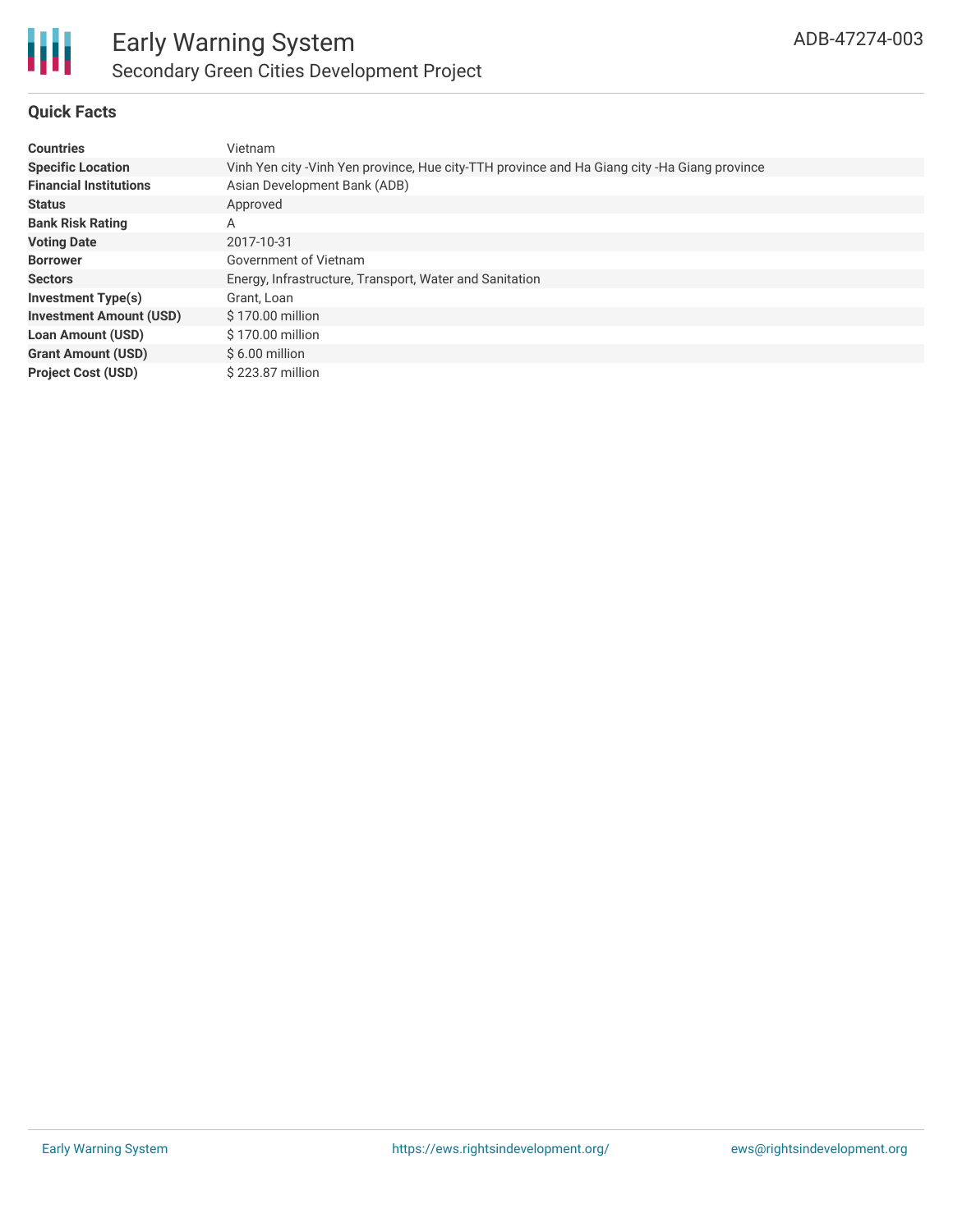

#### **Project Description**

The project supports an economically competitive, environmentally sustainable and socially inclusive development for Vinh Yen city (Vinh Yen), Hue city (Hue) and Ha Giang city (Ha Giang) of Viet Nam. The project cities' green and climate resilient development approaches will be scaled up for nationwide green secondary city development.

Specifically, in 2013, Asian Development Bank (ADB) started a policy dialogue with the Vietnamese government by providing a capacity development technical assistance (CDTA) to support secondary cities for balancing economic growth and environmental sustainability to guide urbanization process. Vinh Yen and Hue was selected for the technical assistance and other 3 citiesn in Ha Giang was also added in the project.

In 2014- 2015, a " GrEEEn" city action plan (GCAP) for each city was completed and endorsed by the government to mainstream an integrated urban planning incorporating climate change adaptation and mitigation, prioritize investments and propose greener solutions.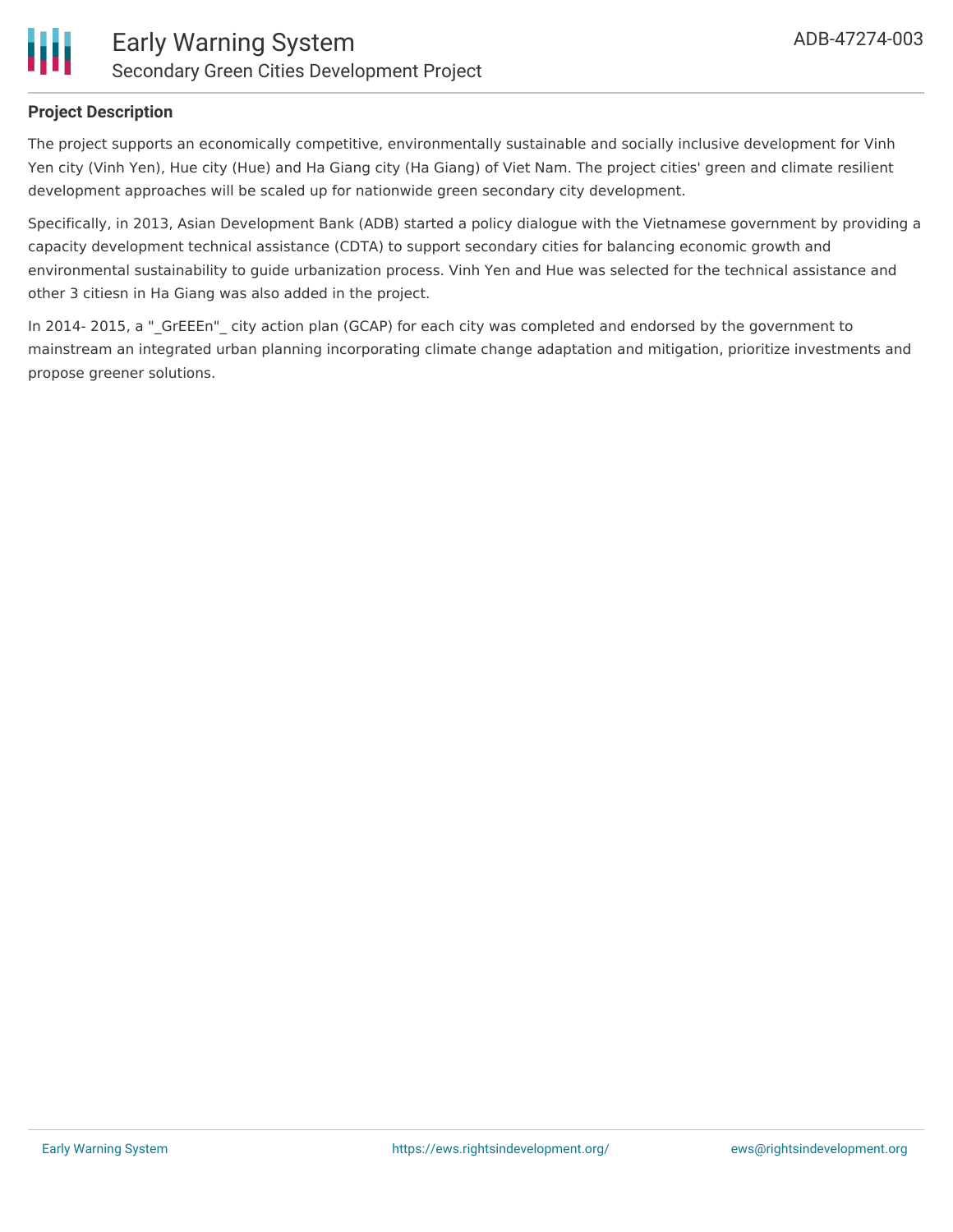

#### **Investment Description**

Asian Development Bank (ADB)

ADB US\$ 170.00 Co-financing US\$ 6.00 Government US\$ 47.87 Total US\$ 223.87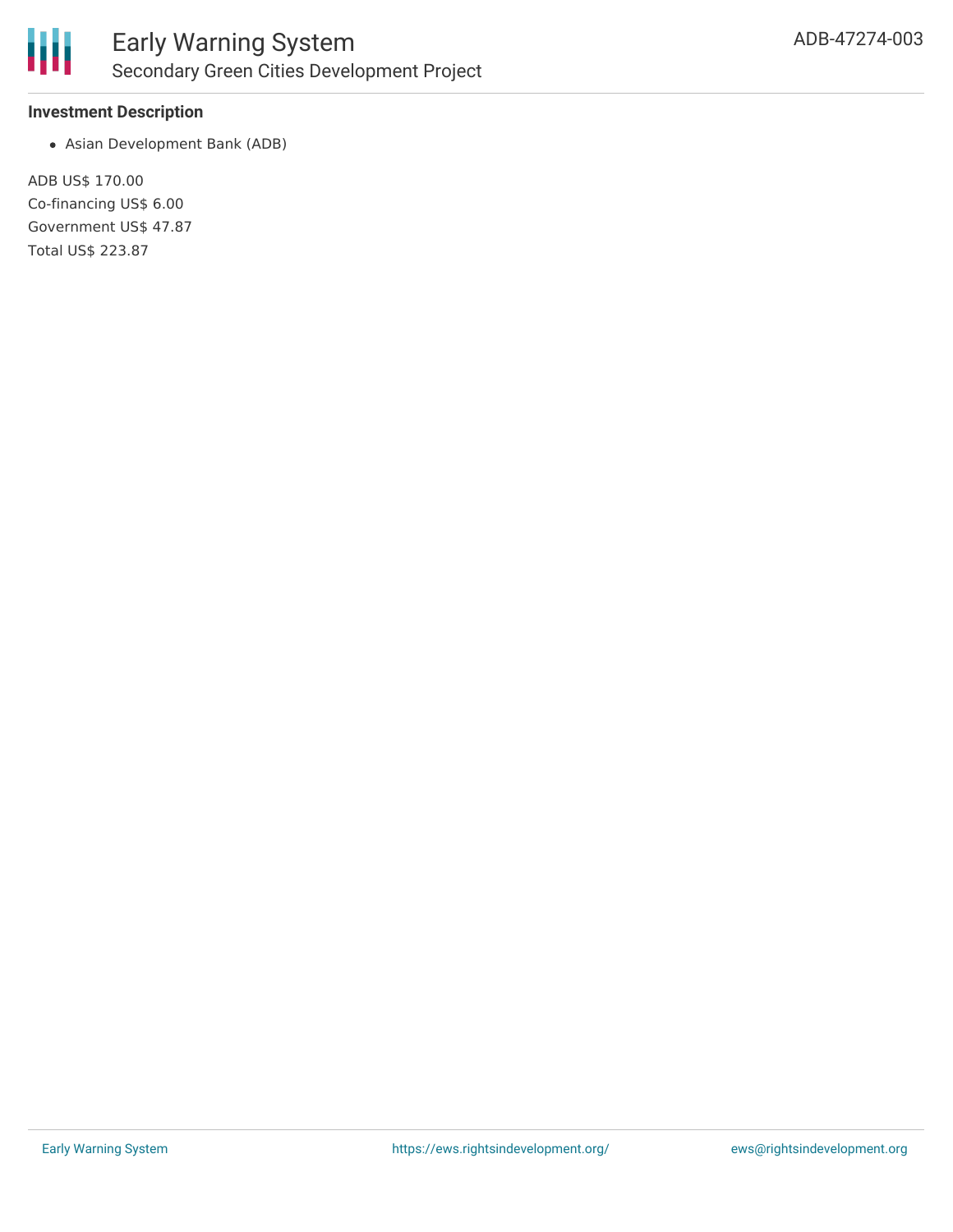

### **Contact Information**

Provincial People's Committee Thua Thien Hue 14 Le Loi Street, Hue City, Thua Thien Hue Viet Nam

Provincial People's Committee Vinh Phuc VPUBND@VINHPHUC.GOV.VN No.38-40, Nguyen Trai Road Dong Da Ward, Vinh Yen Town, Vinh Phuc Province, Vietnam

Provincial People's Committee of Ha Giang Province Ha Giang Province, Vietnam

#### ACCOUNTABILITY MECHANISM OF ADB

The Accountability Mechanism is an independent complaint mechanism and fact-finding body for people who believe they are likely to be, or have been, adversely affected by an Asian Development Bank-financed project. If you submit a complaint to the Accountability Mechanism, they may investigate to assess whether the Asian Development Bank is following its own policies and procedures for preventing harm to people or the environment. You can learn more about the Accountability Mechanism and how to file a complaint at: http://www.adb.org/site/accountability-mechanism/main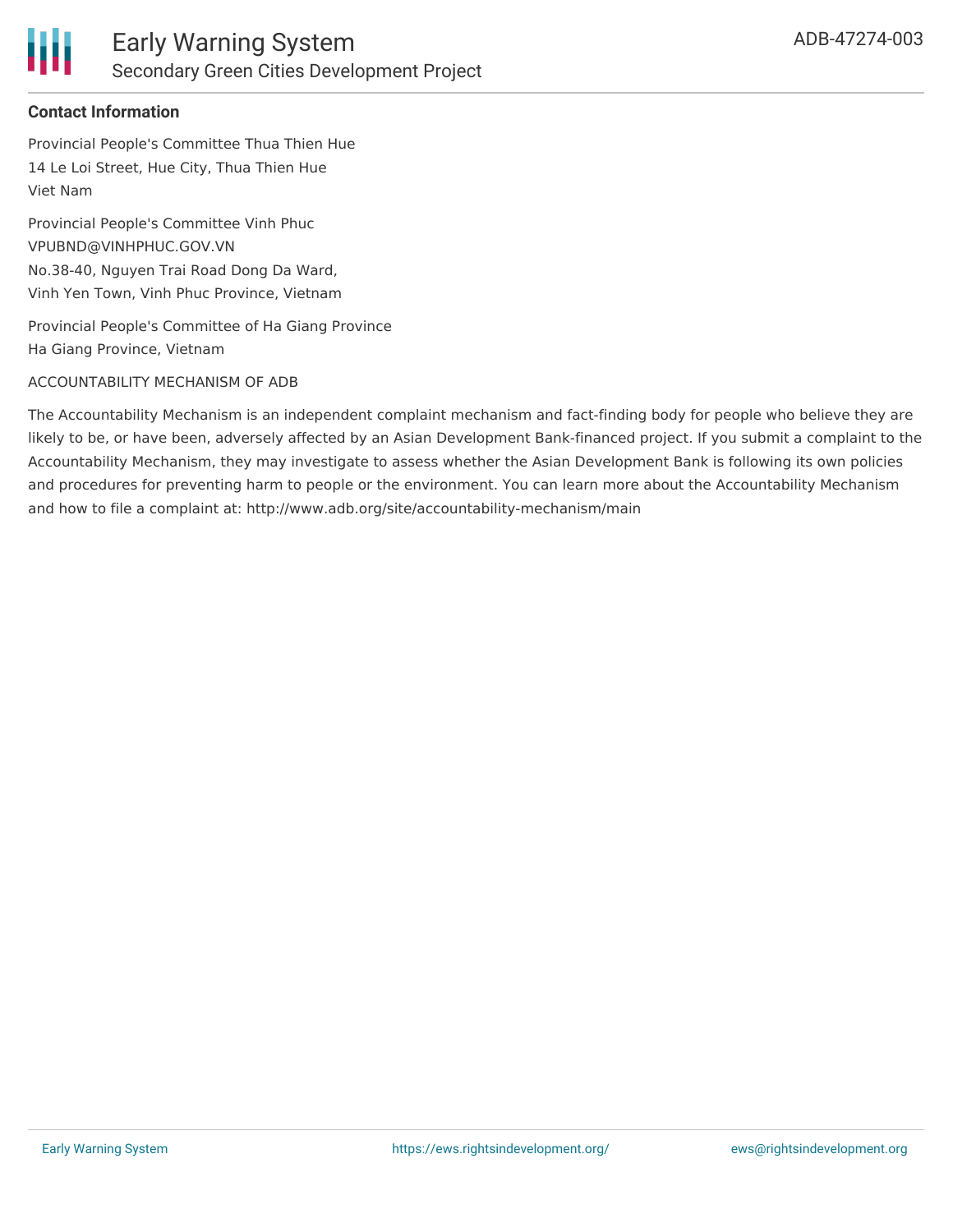

#### **Bank Documents**

- Project [Disclosure](https://ewsdata.rightsindevelopment.org/files/documents/03/ADB-47274-003.pdf) PDF [\[Original](https://www.adb.org/printpdf/projects/47274-003/main) Source]
- Secondary Cities Development Program (Green Cities): Ha Giang City Subprojects Combined [Resettlement](https://www.adb.org/projects/documents/vie-47274-003-remdp) [Original Source]
- Secondary Cities Development Program (Green Cities): Hue City Subprojects [Resettlement](https://ewsdata.rightsindevelopment.org/files/documents/03/ADB-47274-003_57fkMBv.pdf) Plan [\[Original](https://www.adb.org/projects/documents/vie-47274-003-rp) Source]
- Secondary Cities Development Program (Green Cities): Initial [Environmental](https://ewsdata.rightsindevelopment.org/files/documents/03/ADB-47274-003_Cy6io1Z.pdf) Examination [\[Original](https://www.adb.org/projects/documents/vie-47274-003-iee) Source]
- Secondary Cities Development Program (Green Cities): Vinh Yen City Subprojects [Resettlement](https://ewsdata.rightsindevelopment.org/files/documents/03/ADB-47274-003_Jq2m48q.pdf) Plan [\[Original](https://www.adb.org/projects/documents/vie-47274-003-rp-0) Source]
- Secondary Green Cities [Development](https://ewsdata.rightsindevelopment.org/files/documents/03/ADB-47274-003_ZnybGTS.pdf) Program: Gender Action Plan [\[Original](http://www.adb.org/sites/default/files/project-documents/47274/47274-003-gap-en.pdf) Source]
- Secondary Green Cities Development Program: Project [Administration](https://ewsdata.rightsindevelopment.org/files/documents/03/ADB-47274-003_sd4Rxs1.pdf) Manual (As of Board Approval) [\[Original](http://www.adb.org/sites/default/files/project-documents/47274/47274-003-pam-en.pdf) Source]
- Secondary Green Cities Development Program: Report and [Recommendation](https://ewsdata.rightsindevelopment.org/files/documents/03/ADB-47274-003_GWKMdVN.pdf) of the President [\[Original](http://www.adb.org/sites/default/files/project-documents/47274/47274-003-rrp-en.pdf) Source]